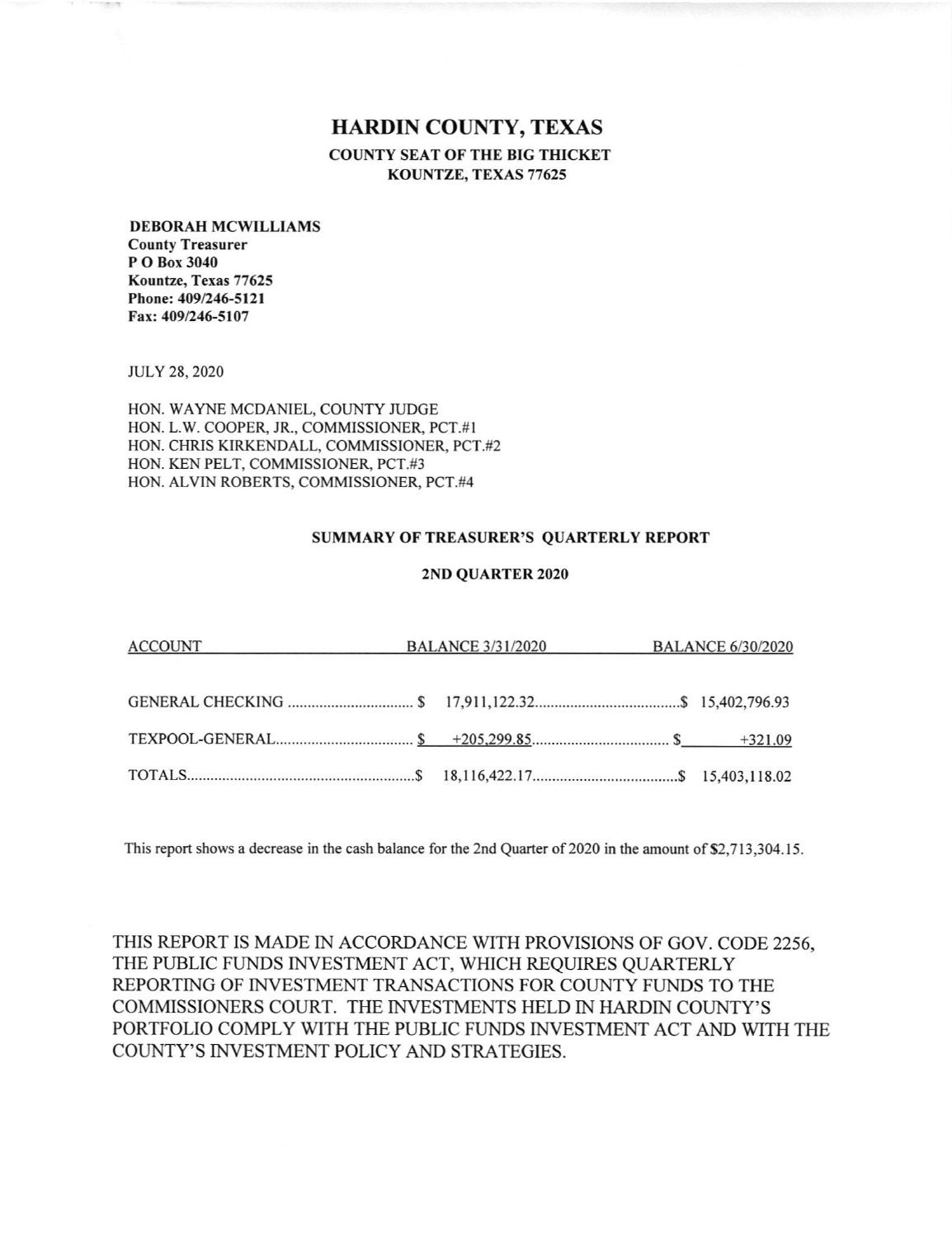p.

| CHECK ACCOUNT                                                                                                                                                                                                                                                                                                                                                                                                                                                                                                                                                                                                                                                                                                                                                                                                                                                                 | <b>CHECK</b>                                                                                                                                                                                                                |
|-------------------------------------------------------------------------------------------------------------------------------------------------------------------------------------------------------------------------------------------------------------------------------------------------------------------------------------------------------------------------------------------------------------------------------------------------------------------------------------------------------------------------------------------------------------------------------------------------------------------------------------------------------------------------------------------------------------------------------------------------------------------------------------------------------------------------------------------------------------------------------|-----------------------------------------------------------------------------------------------------------------------------------------------------------------------------------------------------------------------------|
| <b>ACCOUNT</b><br>BALANCE - GENERAL<br><b>ACCOUNT</b><br><b>BALANCE</b><br>$-$ LEPC<br><b>ACCOUNT</b><br><b>BALANCE</b><br>- DA SEIZURE<br><b>ACCOUNT</b><br><b>BALANCE</b><br>- SER OBG<br><b>ACCOUNT</b><br><b>BALANCE</b><br>- CA FORF<br><b>ACCOUNT</b><br><b>BALANCE</b><br>- DA FORF CL<br>ACCOUNT<br><b>BALANCE</b><br>- SHER FORF<br><b>ACCOUNT</b><br><b>BALANCE</b><br>- OPERATING<br><b>ACCOUNT</b><br><b>BALANCE</b><br>- PAYROLL<br><b>ACCOUNT</b><br><b>BALANCE</b><br>$-JP$<br><b>ACCOUNT</b><br>BALANCE<br>- SHER F EOU<br>- JAIL COMM<br><b>ACCOUNT</b><br><b>BALANCE</b><br>- ST LEOSE<br><b>ACCOUNT</b><br><b>BALANCE</b><br><b>ACCOUNT</b><br>- VOCA-JUROR<br><b>BALANCE</b><br>- HURR IKE<br>ACCOUNT<br><b>BALANCE</b><br>$-$ FMA 2017<br><b>ACCOUNT</b><br><b>BALANCE</b><br>ADULT PROB<br><b>ACCOUNT</b><br><b>BALANCE</b><br>$\overline{\phantom{a}}$ | 17,094,009.20<br>3,979.61<br>115, 351.57<br>320, 194.31<br>1,760.33<br>9,532.31<br>9,934.04<br>7,238.29<br>147.38<br>12,064.41<br>28,400.32<br>88, 172.07<br>40, 917.31<br>134, 356.12<br>1.00<br>33,420.35<br>637, 142. 11 |
| TOTAL                                                                                                                                                                                                                                                                                                                                                                                                                                                                                                                                                                                                                                                                                                                                                                                                                                                                         | 18,536,620.73                                                                                                                                                                                                               |
| TDOA ACCOUNT                                                                                                                                                                                                                                                                                                                                                                                                                                                                                                                                                                                                                                                                                                                                                                                                                                                                  | <b>TDOA</b>                                                                                                                                                                                                                 |
| ACCOUNT BALANCE -<br><b>TEXPOOL</b>                                                                                                                                                                                                                                                                                                                                                                                                                                                                                                                                                                                                                                                                                                                                                                                                                                           | 321.09                                                                                                                                                                                                                      |
| TOTAL                                                                                                                                                                                                                                                                                                                                                                                                                                                                                                                                                                                                                                                                                                                                                                                                                                                                         | 321.09                                                                                                                                                                                                                      |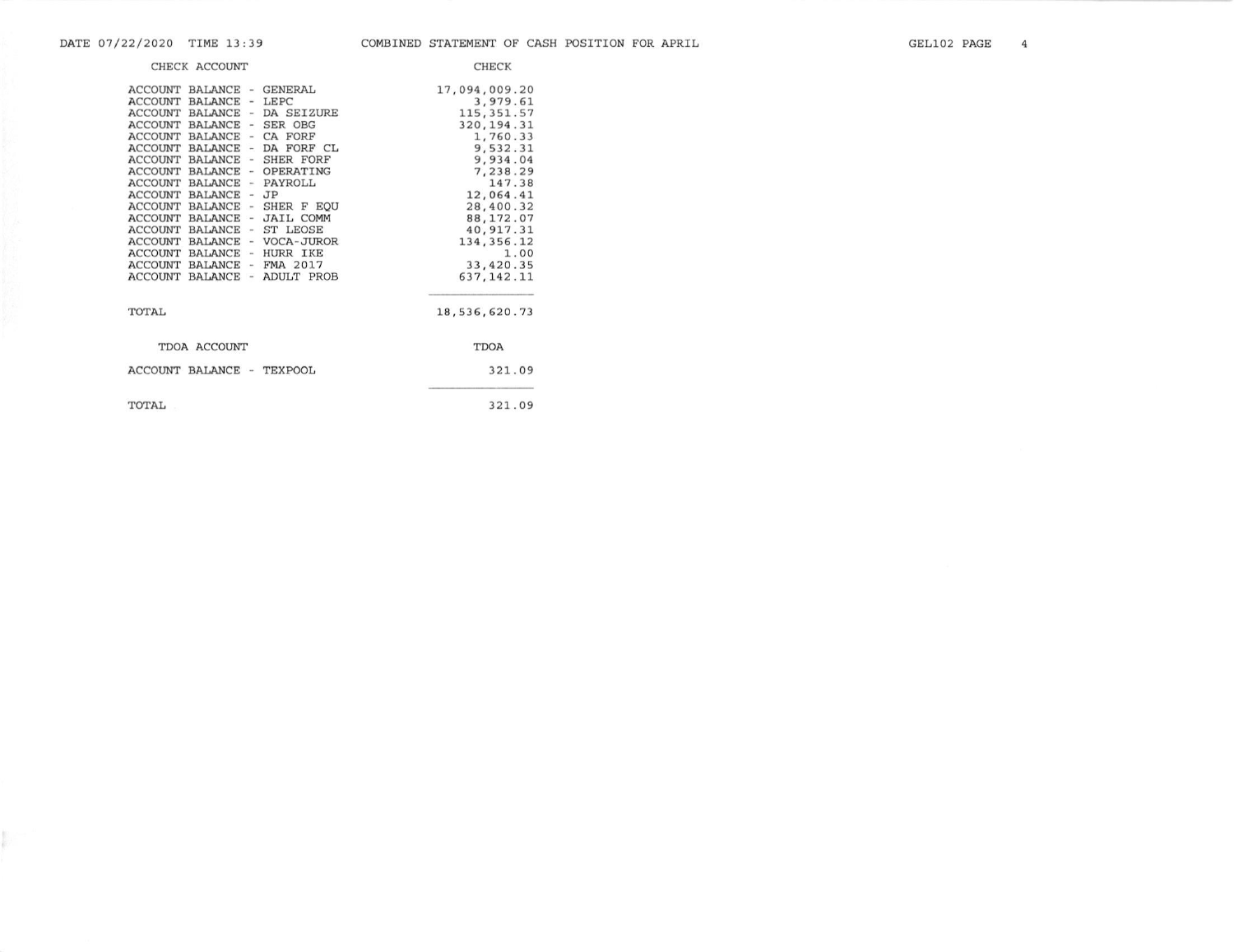$\sim$ 

 $\star$ 

|                                                                                                                                                                                                                          | CHECK ACCOUNT                                                                                                                                                                                            |                                                                          |                                                                                                                                                                                                                                                     | <b>CHECK</b>                                                                                                                                                                                                              |
|--------------------------------------------------------------------------------------------------------------------------------------------------------------------------------------------------------------------------|----------------------------------------------------------------------------------------------------------------------------------------------------------------------------------------------------------|--------------------------------------------------------------------------|-----------------------------------------------------------------------------------------------------------------------------------------------------------------------------------------------------------------------------------------------------|---------------------------------------------------------------------------------------------------------------------------------------------------------------------------------------------------------------------------|
| ACCOUNT<br><b>ACCOUNT</b><br><b>ACCOUNT</b><br><b>ACCOUNT</b><br><b>ACCOUNT</b><br>ACCOUNT<br><b>ACCOUNT</b><br><b>ACCOUNT</b><br><b>ACCOUNT</b><br><b>ACCOUNT</b><br><b>ACCOUNT</b><br><b>ACCOUNT</b><br><b>ACCOUNT</b> | BALANCE - GENERAL<br><b>BALANCE</b><br><b>BALANCE</b><br><b>BALANCE</b><br>BALANCE<br><b>BALANCE</b><br>ACCOUNT BALANCE<br>BALANCE<br>ACCOUNT BALANCE - HURR IKE<br>BALANCE - FMA 2017<br><b>BALANCE</b> | $\overline{\phantom{a}}$<br>$\sim$<br>$-$ JP<br>$\overline{\phantom{a}}$ | $-LEPC$<br>ACCOUNT BALANCE - DA SEIZURE<br>- SER OBG<br>CA FORF<br>DA FORF CL<br>BALANCE - SHER FORF<br>BALANCE - OPERATING<br>- PAYROLL<br>BALANCE - SHER F EQU<br>ACCOUNT BALANCE - JAIL COMM<br>ST LEOSE<br>BALANCE - VOCA-JUROR<br>- ADULT PROB | 15,827,266.91<br>3,979.61<br>115, 351.57<br>4,789.75<br>1,760.33<br>9,532.31<br>9,934.04<br>237, 219.43<br>147.38<br>42, 415.09<br>28,401.06<br>89, 178.58<br>40,935.99<br>134,626.77<br>1.00<br>33,420.35<br>598, 414.26 |
| TOTAL                                                                                                                                                                                                                    |                                                                                                                                                                                                          |                                                                          |                                                                                                                                                                                                                                                     | 17, 177, 374.43                                                                                                                                                                                                           |
|                                                                                                                                                                                                                          | TDOA ACCOUNT                                                                                                                                                                                             |                                                                          |                                                                                                                                                                                                                                                     | <b>TDOA</b>                                                                                                                                                                                                               |
|                                                                                                                                                                                                                          | ACCOUNT BALANCE - TEXPOOL                                                                                                                                                                                |                                                                          |                                                                                                                                                                                                                                                     | 321.09                                                                                                                                                                                                                    |
| TOTAL                                                                                                                                                                                                                    |                                                                                                                                                                                                          |                                                                          |                                                                                                                                                                                                                                                     | 321.09                                                                                                                                                                                                                    |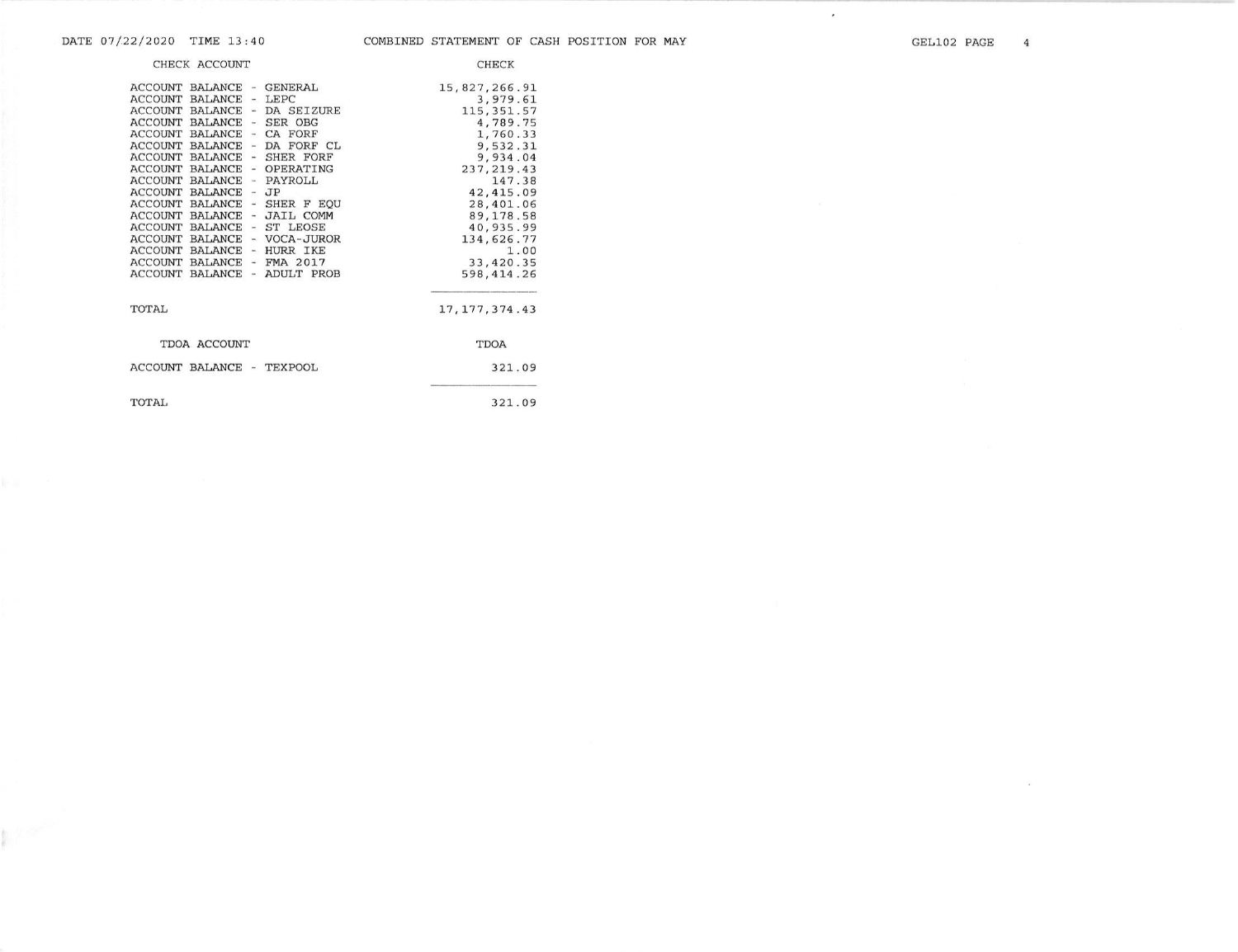**Martin** 

 $\mathcal{L}_{\mathbf{z}}$ 

Ù.

|                                                                                                                                                                                                                                                                                              | CHECK ACCOUNT                                                                                                                                                                                                                                                                                                                      |                                                                                                                                                                                                                                                                                                                                                                                                                          | <b>CHECK</b>                                                                                                                                                                                                                                  |
|----------------------------------------------------------------------------------------------------------------------------------------------------------------------------------------------------------------------------------------------------------------------------------------------|------------------------------------------------------------------------------------------------------------------------------------------------------------------------------------------------------------------------------------------------------------------------------------------------------------------------------------|--------------------------------------------------------------------------------------------------------------------------------------------------------------------------------------------------------------------------------------------------------------------------------------------------------------------------------------------------------------------------------------------------------------------------|-----------------------------------------------------------------------------------------------------------------------------------------------------------------------------------------------------------------------------------------------|
| <b>ACCOUNT</b><br><b>ACCOUNT</b><br><b>ACCOUNT</b><br><b>ACCOUNT</b><br><b>ACCOUNT</b><br><b>ACCOUNT</b><br><b>ACCOUNT</b><br><b>ACCOUNT</b><br><b>ACCOUNT</b><br><b>ACCOUNT</b><br><b>ACCOUNT</b><br><b>ACCOUNT</b><br><b>ACCOUNT</b><br><b>ACCOUNT</b><br><b>ACCOUNT</b><br><b>ACCOUNT</b> | ACCOUNT BALANCE<br><b>BALANCE</b><br>BALANCE<br><b>BALANCE</b><br><b>BALANCE</b><br><b>BALANCE</b><br><b>BALANCE</b><br><b>BALANCE</b><br><b>BALANCE</b><br><b>BALANCE</b><br><b>BALANCE</b><br><b>BALANCE</b><br><b>BALANCE</b><br><b>ACCOUNT BALANCE</b><br><b>BALANCE</b><br><b>BALANCE</b><br><b>BALANCE</b><br><b>BALANCE</b> | <b>GENERAL</b><br>$\overline{\phantom{a}}$<br>LEPC<br>$\overline{\phantom{a}}$<br>- DA SEIZURE<br>- SER OBG<br>CA FORF<br>$\overline{\phantom{m}}$<br>÷,<br>DA FORF CL<br>SHER FORF<br>$\sim$<br>OPERATING<br>$\frac{1}{2}$<br>- PAYROLL<br>JP<br>$\sim$<br>SHER F EOU<br>ă.<br><b>JAIL COMM</b><br>$\rightarrow$<br>- ST LEOSE<br>- VOCA-JUROR<br>- HURR IKE<br>$-$ FMA 2017<br>$-$ HMGP4332<br><b>ADULT PROB</b><br>m. | 15,402,796.93<br>3,979.61<br>115, 351.57<br>11,635.62<br>1,760.33<br>9,532.31<br>9,934.04<br>602, 547.10<br>354,835.52<br>85,224.80<br>28, 403.13<br>90, 115.89<br>40,245.22<br>135,500.55<br>1.00<br>33, 420.35<br>266,081.30<br>653, 192.80 |
| TOTAL                                                                                                                                                                                                                                                                                        |                                                                                                                                                                                                                                                                                                                                    |                                                                                                                                                                                                                                                                                                                                                                                                                          | 17,844,558.07                                                                                                                                                                                                                                 |
|                                                                                                                                                                                                                                                                                              | TDOA ACCOUNT                                                                                                                                                                                                                                                                                                                       |                                                                                                                                                                                                                                                                                                                                                                                                                          | <b>TDOA</b>                                                                                                                                                                                                                                   |
|                                                                                                                                                                                                                                                                                              | ACCOUNT BALANCE -                                                                                                                                                                                                                                                                                                                  | TEXPOOL                                                                                                                                                                                                                                                                                                                                                                                                                  | 321.09                                                                                                                                                                                                                                        |
| TOTAL                                                                                                                                                                                                                                                                                        |                                                                                                                                                                                                                                                                                                                                    |                                                                                                                                                                                                                                                                                                                                                                                                                          | 321.09                                                                                                                                                                                                                                        |